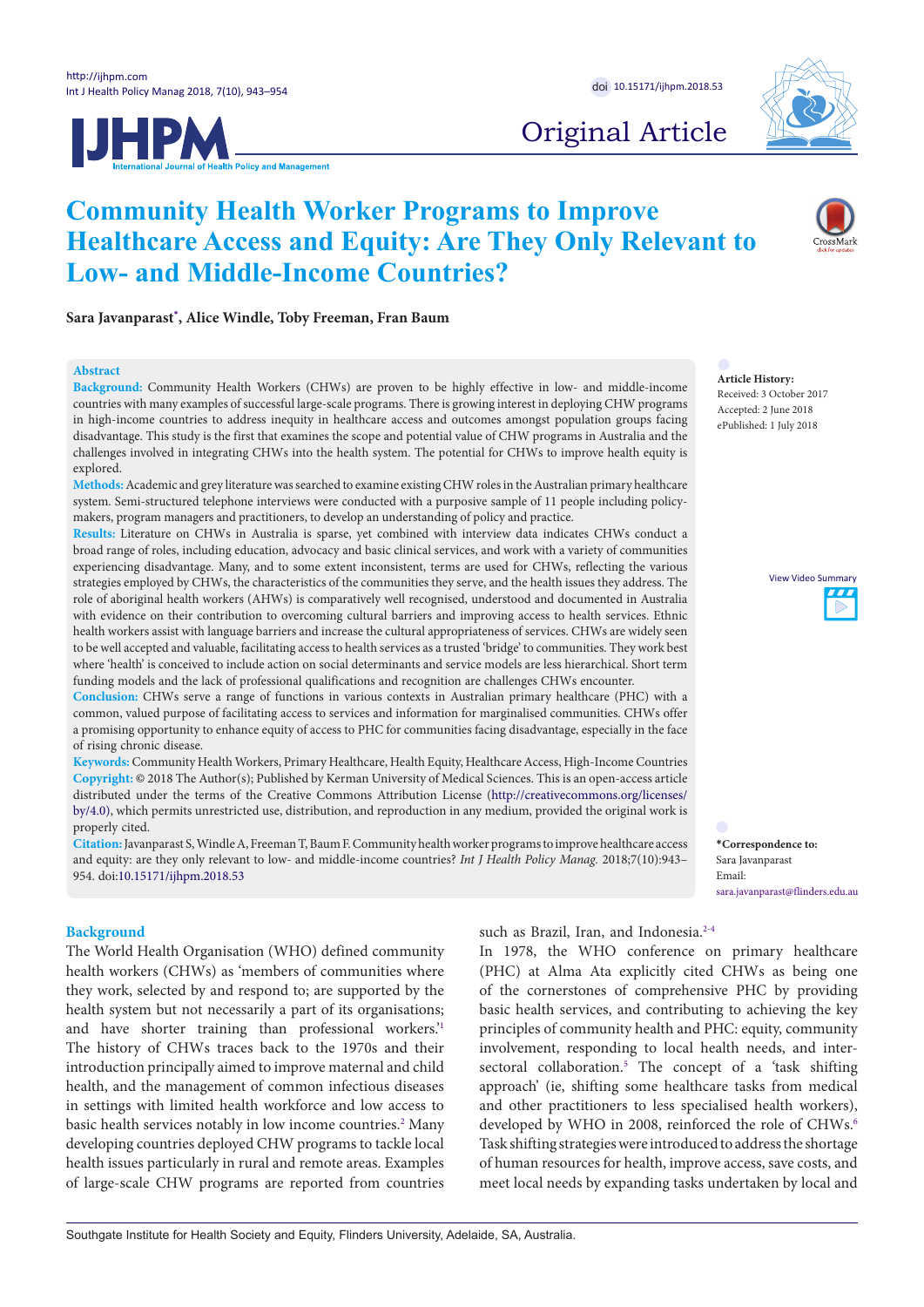## **Key Messages**

#### **Implications for policy makers**

- Community health workers (CHWs) offer a promising opportunity to enhance equity of access to primary healthcare (PHC) and improved health equity in Australia. There are many lessons from the success of CHW programs in low- and middle-income countries that can be learned in the context of high-income countries
- Evidence on CHWs' effectiveness in high-income countries is sparse and thus greater research support will assist to produce evidence to inform policies related to the integration of CHWs in health system.
- Better understanding of the role of CHWs by practitioners and program managers would improve their acceptance and their inclusion in multidisciplinary PHC teams.
- A close collaboration between researchers, health policy-makers and CHWs is essential to close the gaps in identifying research priorities, implement action research with CHWs, and translate research findings into policy and practice.

#### **Implications for the public**

Community health workers (CHWs) are proven to be very effective in improving access to healthcare and health equity particularly for population groups most in need. Although there is strong evidence on the role and contribution of CHWs to health outcomes and their integration into health systems in low- and middle-income countries, such evidence is sparse in the context of high-income countries. This study examined the range and role of CHWs in Australia and the policy and research gaps that need to be addressed to enhance their contribution to health access and equity. This is particularly crucial in the face of increasing prevalence of chronic disease and subsequent health system demand and cost.

community health workforces.<sup>[6](#page-9-3)</sup> Task-shifting programs have, however, been criticised for being mainly focused on clinical tasks with insufficient recognition of the contributions CHWs can make to other aspects of comprehensive PHC such as health promotion and community development.<sup>[7](#page-9-4)</sup>

More recently, the use of CHWs has attracted attention in some high-income countries where despite more developed health systems there are large inequities in healthcare access and outcomes amongst different population groups. Health inequity is defined as disparities between population groups that are avoidable, unfair, and unjust.<sup>8</sup> Access to health services that are available, acceptable and affordable is a key, but not sufficient, component of health equity.<sup>[9](#page-9-6)</sup> Necochea et al consider CHWs as increasingly important in high-income countries alongside other health providers who deliver healthcare in homes and communities and facilitate access to PHC.<sup>[10](#page-9-7)</sup> The growing interest in CHWs in high-income countries is being driven by concerns about shortage in health workforce,<sup>11</sup> and the escalating burden of chronic and complex diseases that is driving a significant increase in health services demand and costs in many developed countries[.12](#page-9-9) The American Public Health Association (APHA) has defined CHW as 'a frontline public health worker who is a trusted member of and/or has a close understanding of the community served. This trusting relationship enables the CHW to serve as a link between health/social services and the community to facilitate access to services and improve the quality and cultural competence of service delivery.'[13](#page-9-10) The US Bureau of Labor has recognised CHW as an occupation $14$  and their potential to contribute to the health system has been highlighted in the Patient Protection and Affordable Care Act.[15](#page-9-12) According to the US Bureau of Statistics the employment of CHWs is projected to grow by 13% from 2014 to 2024, faster than the average for all other occupations in health system[.16](#page-9-13)

Strong evidence exists on the contribution that CHWs have made to improving access to PHC, quality of care, and health outcomes in developing countries<sup>2</sup> including reduced malnutrition rates,<sup>[17](#page-9-14),[18](#page-9-15)</sup> improved maternal and child health,<sup>[19](#page-9-16)</sup> prevention and management of HIV/AIDS,<sup>20</sup> and

management of infectious diseases.<sup>21</sup> Furthermore, a recent study has shown CHW programs to be cost-effective in developing countries.<sup>[22](#page-9-19)</sup> A scoping review of contemporary literature on CHWs in the context of high-income countries has also suggested positive health outcomes in population groups experiencing disadvantage such as migrants, low socio-economic communities and Indigenous people.<sup>23</sup> Most CHW literature in high-income countries comes from the United States and shows the significant role that CHWs play in engaging with patients and families and helping them to navigate the complex health and social systems.<sup>[2](#page-9-0)</sup> Literature suggests the effectiveness of CHWs in patients' use of preventive services such as breast and cervical cancer screening among low-income and immigrant populations,<sup>24,[25](#page-9-22)</sup> the provision of culturally appropriate care, and health education and advocacy[.26](#page-9-23) CHWs have proven to have positive effects in chronic disease management including significant impacts on diabetes care, hypertension and cardio-vascular diseases<sup>[2](#page-9-0)</sup> and their clinical outcomes,<sup>27</sup> increasing access and utilisation of PHC services, reducing hospital admissions and improving post-hospital care.<sup>28</sup> A study assessing the impact of CHW outreach interventions on healthcare utilisation among African-American patients with diabetes showed a 40% decline in emergency room visits and 33% reduction in hospital admissions.[29](#page-9-26) In another study of primary care underuse among men in the United States, it was found that, because of a CHW intervention, care shifted from expensive inpatient care to less costly primary care services, with a return on investment of \$2.28 per \$1 spent on CHW intervention[.30](#page-9-27) Nevertheless, it is argued that assessing cost-effectiveness only in terms of health impact and return on investment fails to capture the total benefits of CHW programs in terms of their contribution to addressing community needs, and improved social inclusion and community empowerment.<sup>31</sup> The role of CHWs in the provision of services beyond individual and clinical care has been reinforced through a study undertaken in Canada and suggests the significant role of CHWs in prenatal health promotion outreach, community development and addressing social determinants of health among migrant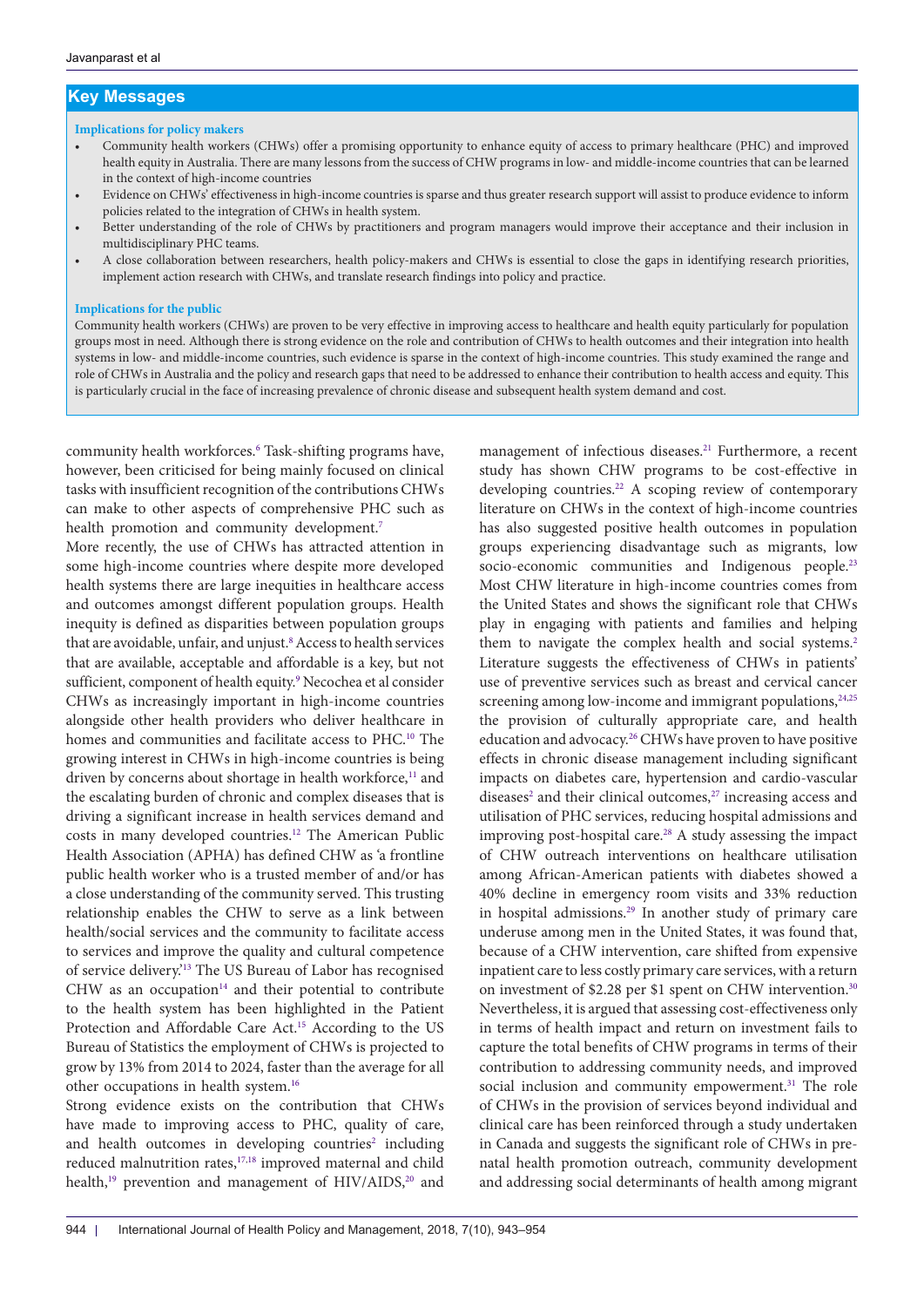and refugee groups.<sup>[32](#page-9-29),[33](#page-9-30)</sup> The success of CHW programs in other high-income countries provide evidence of their potential application in Australia.

Australia lags behind some other high-income countries in defining the scope of CHW interventions, and the utilization of CHWs to close the gap in healthcare access and outcomes among different population groups. There is an extensive body of literature on the wide gap in health status between aboriginal and non-aboriginal Australians.<sup>34</sup> Critical to closing the gap in life expectancy (currently 11.5 and 9.7 years for males and females respectively) $35$  is improving aboriginal peoples' access to culturally appropriate PHC<sup>[36](#page-10-1)</sup> and to address the ongoing effects of colonisation and racism in access to healthcare. There is also a large migrant and refugee population in Australia who lack English language skills, experience difficulties in navigating the health system, and suffer from discrimination, and racism.<sup>37,[38](#page-10-3)</sup>

Despite international evidence on the effectiveness of CHWs, they have been largely overlooked by the Australian health system, including receiving very little research attention. The distinct but analogous aboriginal health worker (AHW) role is comparatively well recognised, understood and documented in Australia.[39](#page-10-4) A majority of AHWs hold certificates or diplomas, gained through registered training organisations.<sup>[40](#page-10-5)</sup> Some may have trained as an enrolled nurse<sup>41</sup> and some pursue university training to enhance specific skills.[42](#page-10-7) A wide range of roles are identified for AHWs depending on the setting they work in and local needs. These include cultural brokerage roles<sup>43</sup> (assisting aboriginal people and mainstream health services to interact more effectively by overcoming cultural barriers); clinical roles such as health checks and immunisation,<sup>41</sup> and health education and health promotion including programs around child health, drug and alcohol issues, and healthy lifestyle programs.<sup>[44](#page-10-9)</sup> Literature points to the important role that AHWs play in improving cultural competency in healthcare settings<sup>45</sup> and improved access to PHC.[46](#page-10-11)

Despite the existing knowledge and experience on the role and contribution of AHWs to Australian PHC, there is a dearth of evidence on the scope of practice for the broader range of CHWs and the contributions they can make to improving health services and outcomes in the Australian context. Lessons from the AHW programs could inform and expand role for CHWs in Australia for other groups. Positioning CHWs as part of a coordinated workforce strategy offers an opportunity to enhance the performance and efficiency of the health system and improve population health equity and outcomes.<sup>38</sup> The development of comprehensive health workforce policy and practice models to embed CHWs into the Australian PHC is impeded by a lack of evidence on existing CHW programs and their scope of practice. This study is the first that examines the scope and potential value of CHW programs in Australia and the challenges involved in integrating CHWs into the health system. It contributes to the knowledge of CHW programs in developed countries and potential for their integration in the formal health system as a strategy to reduce inequity in health access and outcomes.

#### **Methods**

We employed two methods: (*a*) a review of academic and grey literature on CHW programs in Australia; (*b*) telephone interviews with a total of 11 stakeholders, including policymakers, program managers and practitioners.

#### Review of Academic and Grey Literature

A literature search of the following electronic databases was conducted: Scopus, Web of Science, ProQuest, and Informit. Since there is no definition of CHWs in Australia we used broader search terms including: community health worker/ program/aide/role, aboriginal or indigenous health worker, lay health worker, peer educators, outreach worker, health advisor, ethnic health workers, primary health/primary healthcare.

More than 1000 results were returned, and these were filtered to remove duplicates, to adhere to the inclusion criteria and for relevance. The inclusion criteria were English language, published after 2005, and referring to a program/role in Australia. Documents identified as potentially relevant were retrieved in full text. Studies were included even if they were not written for the purpose of describing a program/role, but could provide relevant information from an observational or experimental study.

A further grey literature Google search was conducted using combinations of the following terms: community health worker, ethnic/multicultural health worker/program/ scheme, primary healthcare worker, women's health worker, Medicare local, primary health network/PHN (current structure of PHC organisations in Australia). References cited in the included documents were examined, and links from relevant web pages were followed to identify further relevant material.

The final search result included published and unpublished reports and papers, journal articles, policy documents, position descriptions, and organisation and program websites. A total of 47 documents were found relevant to the study aims and were collated for review and analysis. Information was drawn from the literature to populate a table capturing aspects of the CHW role and organisational context. Table headings included program name and background information; location/region; community population they work with; recruitment and training; scope of practice; supervision; employment status; funding and sustainability and; evaluation/research findings. This review provided a picture of existing programs and their characteristics in Australia.

#### Individual Interviews

A purposive sample of key informants was invited to participate in a semi-structured interview. Interview subjects were selected to gather the perspectives of a range of stakeholders from policy, management and practice, and relating to a range of community groups identified in the document review. We approached nineteen people who were involved in government structures relevant to health workforce issues and/or those who managed or practiced in specific CHWs programs identified during the document review. Participants were also identified through the researchers' networks and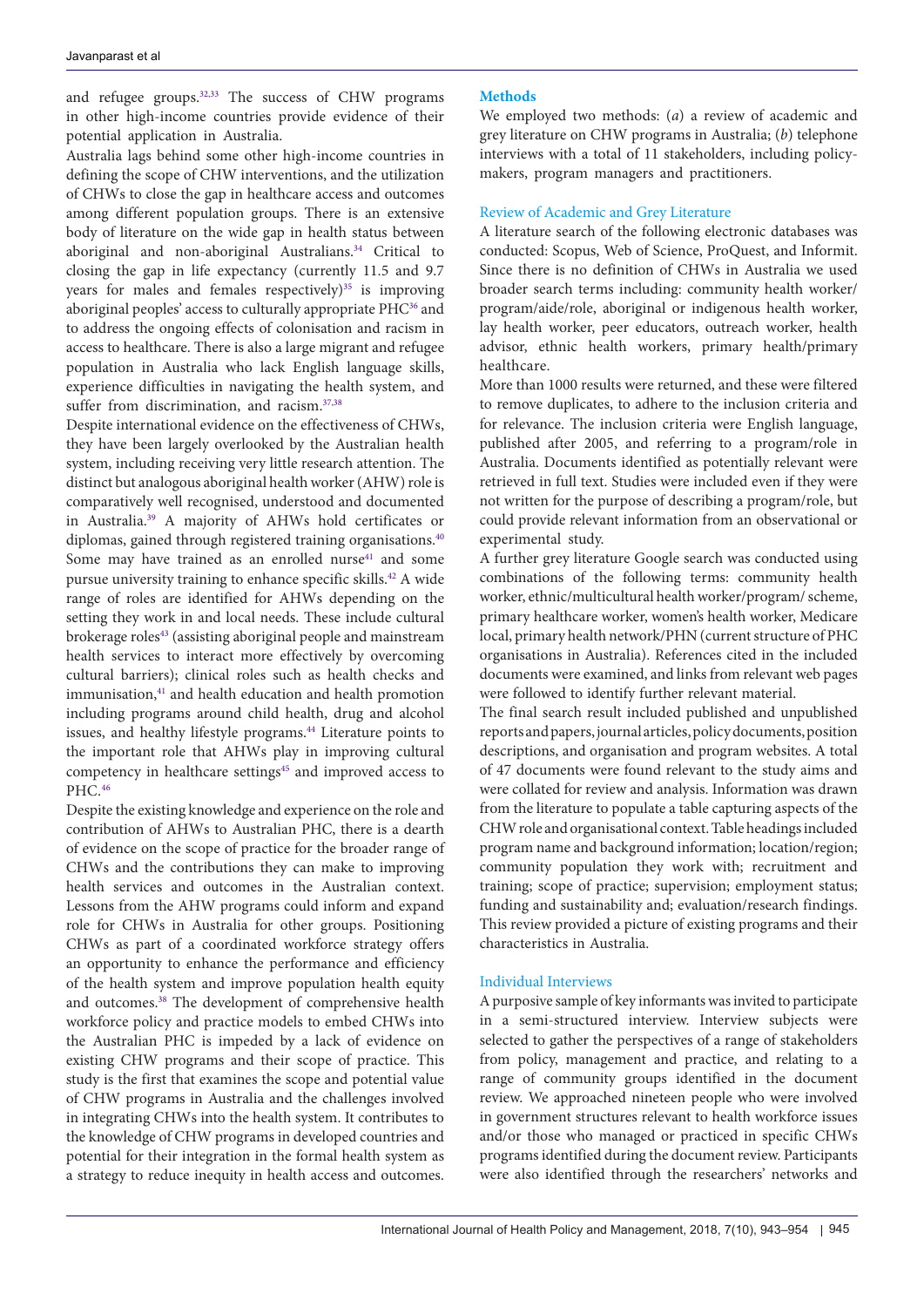knowledge of the Australian health system, and selected based on their experience or responsibility for CHW programs. The organisations initially contacted included Australian Federal and two State Departments of Health, Australian Medical Association, Nursing and Midwifery peak body, Rural Medical peak body, College of General Practitioners (GPs), PHC organisations and services, and migrant health services and councils. Eleven people agreed to be interviewed. Interviews covered: a definition of CHWs, perceptions about CHWs, benefits of CHWs in PHC, barriers and enablers to using CHWs, and the risks or disadvantages to having CHWs as part of the health workforce. Telephone interviews were conducted between June and September 2016. Interviews took 51 minutes on average, ranging from 28 to 67 minutes. [Table](#page-3-0) provides details on study participants including positions, the nature of programs being managed by the program managers and the roles being played by the practitioners.

An interview schedule was developed by the research team and included questions to draw out information on participants' understanding, experiences and perceptions of CHWs in PHC, at both practice and policy levels. Interview schedules were modified slightly depending on whether the interviewee had direct experience of a CHW program/service, or whether they were speaking from a policy perspective. Eleven telephone interviews were conducted, audio recorded, and transcribed for analysis. NVivo 11 (QSR International) was used to develop a coding framework and analyse transcripts. One interview was double-coded by two members of the research team, indicating a high degree of agreement between the coders. Emerging themes and the coding framework from all interviews were discussed by the team in a workshop to ensure consensus in data interpretation.

#### **Results**

In general, there was a paucity of literature describing CHW types and roles in Australian PHC system. Much of the literature was not written for the purpose of describing the workforce, and tended to be trials or evaluations of certain tasks within the role, or new programs utilising the role. The grey literature yielded additional information about various roles, which tended to come from organisational plans or annual reports, or from position descriptions. Very little evaluation of CHW programs in Australia was published in either the peer-reviewed or grey literature. Of 47 documents reviewed, 29 documents were on the role of AHWs, 13 targeted non-English speaking people, 2 targeted injecting drug users, 1 on people with dementia, and 2 not-specified. [Figure](#page-4-0) shows a summary of CHW roles derived from the literature search.<sup>[41,](#page-10-6)[47](#page-10-12)-[86](#page-11-1)</sup>

A broad range of roles for CHWs were identified reflecting the considerable variation in the strategies employed by CHWs, the communities they serve, and the health issues they address. The literature also revealed various terms used for CHWs. These include Indigenous Health Worker, Multicultural/ Bicultural/Lay cultural health worker, Multicultural liaison officer, Bilingual/Peer/Community health educator, personal care worker, and community navigator.

The literature showed that the target population that CHWs work with are mainly aboriginal people, and culturally and linguistically diverse (CALD) people, including refugees. The most illustrative example is the AHW model which first emerged with aboriginal community controlled health services in the 1970s. In recent times there have been moves to recognise and support these important health workers through registration and the establishment of a professional body. The significant representation of AHW programs in this research is not unexpected, in that it probably represents their relatively high prevalence, the research and policy priority placed on closing the large gap between aboriginal and non-aboriginal Australians' life expectancy, and their more formal recognition and organisation in the Australian PHC workforce (compared with other CHW programs). There are currently 606 'aboriginal health practitioners' registered with the Australian Health Practitioner Regulation Agency (AHPRA).<sup>41</sup> AHWs fit within the American Public Health Association's broad definition of CHWs and they play a well-recognised role in the context of aboriginal community controlled health services, so their inclusion in literature review was important. However, a study undertaken by Health Workforce Australia suggests that the magnitude of the contribution of AHWs to improving access to PHC services for aboriginal people is not well understood and suggest that clear definition of their roles, structure of their training and recognition of AHWs as core components of

<span id="page-3-0"></span>

|  |  | Table. Study Participants and the Programs in Which They Were Involved |  |  |  |  |  |
|--|--|------------------------------------------------------------------------|--|--|--|--|--|
|--|--|------------------------------------------------------------------------|--|--|--|--|--|

| Participants (5 Males and 6 Females) | <b>Number</b> | Program Involved                                                                                                                                                                            |  |  |
|--------------------------------------|---------------|---------------------------------------------------------------------------------------------------------------------------------------------------------------------------------------------|--|--|
| Policy-maker                         |               | - One from Federal Department of Health<br>- One from State Department of Health                                                                                                            |  |  |
| Program manager                      | 6             | - Chronic disease program<br>- Multicultural child health promotion program<br>- Aged care and dementia program<br>- BCE program<br>- Bi-cultural health program<br>- CHW program for PWIDs |  |  |
| Practitioner                         | 3             | - Nurse (Australian Nursing and Midwifery Federation)<br>- Medical practitioner (Rural Doctors Association of Australia)<br>- Nurse/Coordinator (migrant health service)                    |  |  |

Abbreviations: BCE, Bilingual Community Educator; CHW, community health worker; PWIDs, people who inject drugs.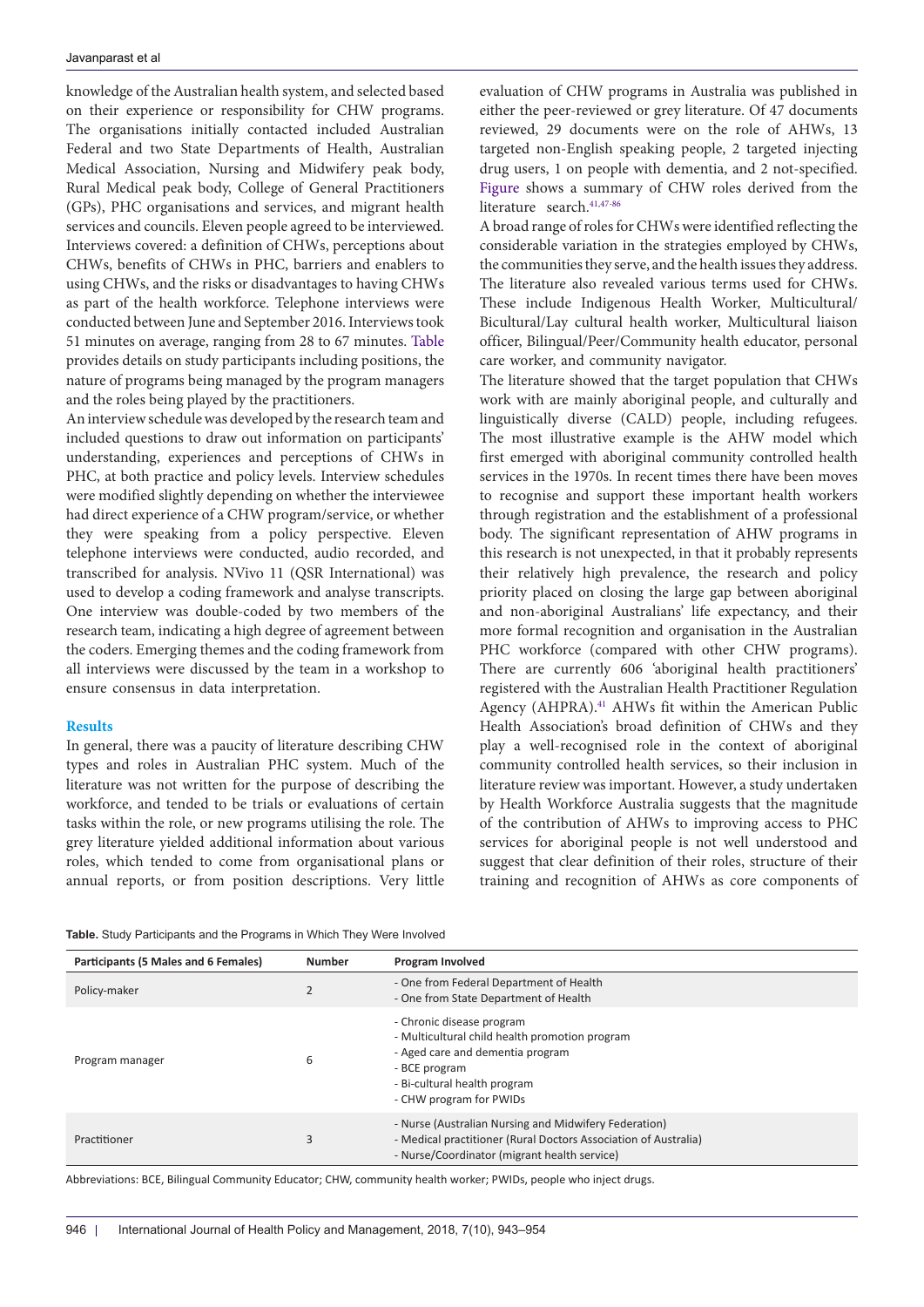<span id="page-4-0"></span>

**Figure 1.** Summary of the CHWs Roles and Positions in Australian PHC**.** 

Abbreviations: CHW, community health worker; STI, sexually transmitted infection; PHC, primary healthcare. Note: Some papers may be counted more than once in a category, if the position performed a number of roles.

the PHC workforce by other health professionals and health policy-makers are required.[86](#page-11-1)

There is also some literature on ethnic health workers in Australia who address access and language barriers for new migrants and refugees.[79](#page-11-2) A bi-lingual CHW program in Queensland has been shown to improve access to quality healthcare for ethnic communities through raising awareness, building capacity, bridging communities to healthcare providers and addressing the social determinants of health.[79](#page-11-2) Several documents referred to programs for particular population groups on the basis of health status, for example people who inject drugs, older people with dementia or victims of genital mutilation. These communities are all linked by experiencing disadvantage and often marginalisation from mainstream society in Australia.

#### Knowledge and Definition of Community Health Workers

Some interview participants had difficulty in defining the term CHW. There was confusion about whether CHWs were a particular role, or an umbrella term to describe health professionals who worked in a community setting (as opposed to hospitals). Some acknowledged that they could not provide a clear definition. There were varying interpretations of what constitutes a CHW, depending on the sector and the degree of experience with CHWs. Those interviewees with direct experience of working with CHWs had generally a clear understanding of CHWs which aligned with the American Public Health Association's definition.<sup>13</sup> Those who did not have direct experience of working with CHWs had difficulty in defining their roles, and tended to define them according to their qualification. This lack of clarity about CHW roles tied in with lack of appreciation of their value and niche. Such a perspective is shown from the interview with a policy-maker

who commented:

*"My understanding is that community health worker [CHW] is a role that is used more in developing countries to try and get some basic health services where there is no other qualified health worker. I question what the value of it may or may not be in the Australian context, given we already have a plethora of different roles in Australia"* (Policy-maker).

A theme that was directly stated and also observed in the interview data was that the definition of CHWs can be influenced by the definition of 'health.' Those who defined health broadly with respect to social determinants, also defined CHWs relatively broadly, and saw greater value in CHWs. Whereas those with a medicalised, 'health services' perspective of health, struggled to define CHWs as they don't tend to fit in the hierarchical view of 'health' as a service. A distinction was framed in the interview data as either services applying episodic, narrowly focussed services on the one hand, and those responding to systemic factors that influence health on the other:

*"I've been thinking a lot about social determinants of health and how maybe a lot of services don't speak that language. So their own definition of health is limited and so they don't see the broader aspects of life contributing to someone's wellbeing. They're not working more globally on contributing factors to peoples' health, they're really just doing band aid fixing and not doing anything systemic, not doing anything radical to improve peoples' health."* (Program manager).

### Community Health Worker Rles and Responsibilities

Data from the literature showed a wide range of roles and responsibilities for CHWs, across a range of contexts, as shown in [Figure](#page-4-0). AHWs performed a number of roles, including some quite specific clinical or education functions.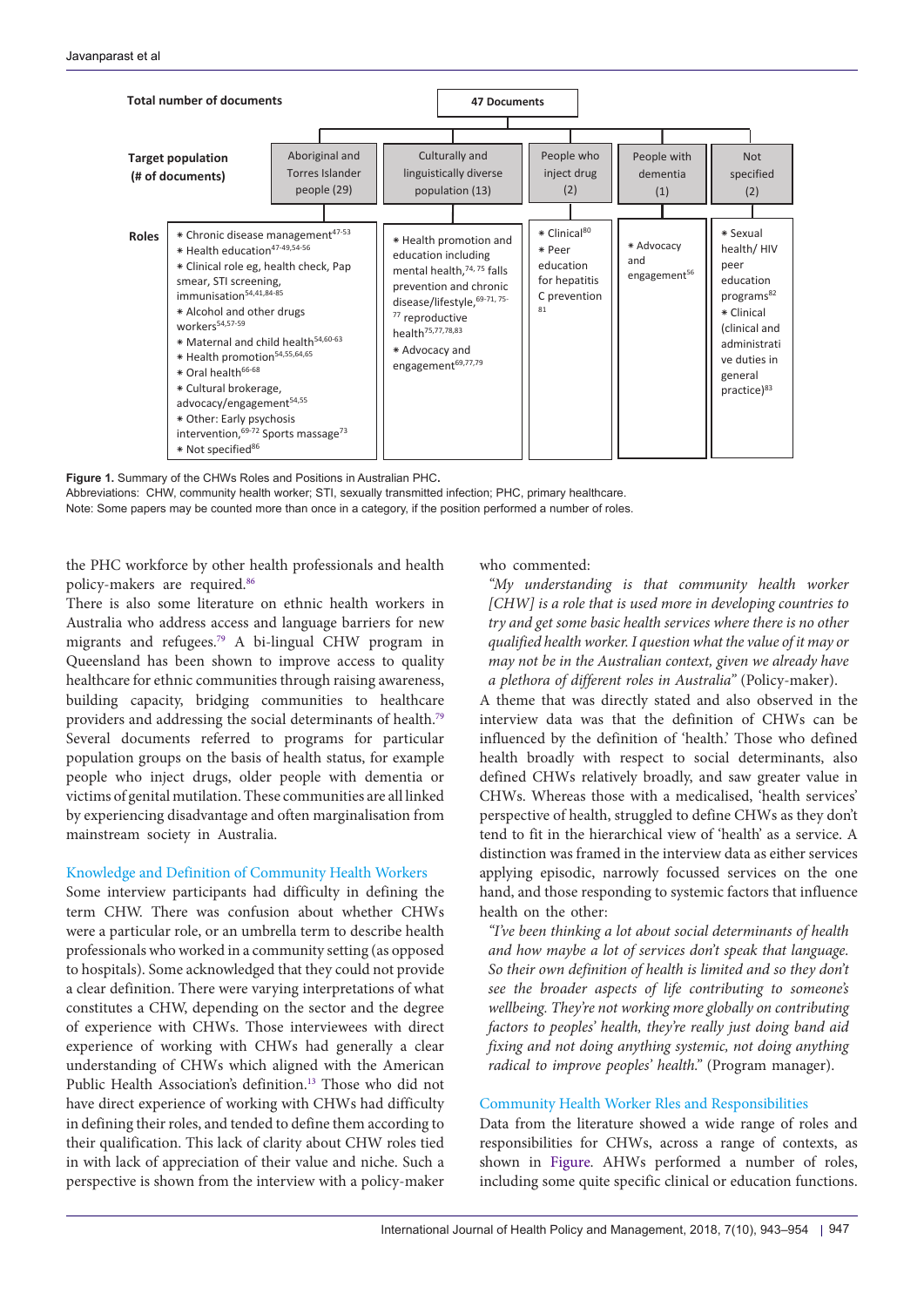This inclusion of clinical functions may have been possible because of the support and evolution of the AHW role over a number of years, and the sometimes remote contexts in which some AHWs are employed, where there is a dearth of other health practitioners.<sup>[48](#page-10-13)</sup>

Those CHWs working with CALD communities tended to have less clinical roles, instead focusing on education and advocacy/engagement roles including:

- • facilitating connection/relationship strengthening between community members and health service providers;
- supporting staff cultural competence and cultural appropriateness of services;
- building health literacy;
- facilitating access to community groups for research purposes; and
- seeking community input into development of programs/ services.<sup>[69](#page-10-14),[83](#page-11-3)[,87](#page-11-4)</sup>

The degree of 'contact' and 'personalisation' of the engagement and advocacy differed across programs – some involved directly working with individuals to introduce them to a health service, others involved meeting with groups or representatives of community members. Community education as a function of CHWs was a prominent theme, with CHWs often specifically trained to deliver certain key messages. Examples include understanding the Australian healthcare system,<sup>79</sup> or women's reproductive health.<sup>[75](#page-10-15),[77](#page-11-5)</sup> Related to this, several interviewees mentioned the importance of outlining clear scope and boundaries, to ensure CHWs stay within what they are allowed to cover in an education session. In some of the CHW roles discussed in interviews there were multiple tasks undertaken by CHWs from clinical support to more advocacy and engagement functions. Similarly, there was often overlap between providing education and a more personalised advocacy/support component. For example a multicultural health worker, who in response to an identified issue in a particular community, liaises with respective GPs about how to improve access to services, as well as coordinating and delivering community group information sessions. The value of individual CHWs spanning a number of roles, and performing a range of functions was identified by several interviewees. This flexibility was considered important in being able to meet and adapt to the needs of the community.

Community Acceptability and Value of Community Health **Workers** 

From our interview data we observed that the common characteristic of CHWs in the various activities and roles is being a person who is *trusted* by the community. This is beneficial both in terms of the relationship with the individual CHW, but also in the influence they can have in building the cultural safety of the service.

Trust was seen as a particularly important benefit of CHWs in marginalised communities such as CALD populations and people who inject drugs. The lack of trust between aboriginal and Torres Strait Islander people and government systems and services is well established,<sup>63</sup> and in this respect the role of the AHW assists in bridging this trust gap between community and services.

While there was some discussion of building trust through credibility, via clear role definition and professional recognition, the prominent factor that enabled trust was *connection* with the community. A range of factors that contributed to connection between CHWs and the community were identified. For example familiarity, that often comes through being a member of the community, or having '*lived experience*' and understanding the social and economic environment of the community. This was also framed in terms of being on the same 'level' as the community, in contrast to the social, educational and financial circumstances of particularly the medical profession, but also in terms of the 'status' of health professionals:

*"Well they understand the social and the economic environment within which the patients exist, and often the medical and nursing staff don't actually comprehend the level of disadvantage and the cultural and social barriers with accessing care"* (Medical Practitioner).

Tied in with this connection through familiarity is the sense of the CHW being *non-judgemental*, and helping clients to feel comfortable and able to disclose information. This is particularly important for marginalised communities such as people who inject drugs. Several positive examples were provided in relation to this community, illustrating the improved healthcare access and outcomes a trusted CHW can enable, through earlier identification and intervention of health issues.

*"…if they didn't feel comfortable opening up about that [inappropriate methadone use], then it would be really hard to give them the right treatment, so I think that couldn't have happened unless you had community health workers [CHW]"* (Program Manager).

The CHW was perceived as being '*on the side'* of the community and able to advocate for them. This was particularly emphasised for remote communities, where nurses and other health professionals are often *'agency'* or *'fly in, fly out,'* and have little or no continuity with the community. Familiarity was also tied in with proximity – interviewees felt the CHW needed to be based in the community where the need is, rather than a 'central' location.

*Communication and language* were also identified as critical factors in building trust between CHWs and the community, both in terms of communicating in languages other than English, but also in using particular terminology or slang used by a particular community group, and at the appropriate literacy level. As one interviewee commented *"the vibe,*" or cultural appropriateness of communication is a related important factor. Listening was also identified as an important communication skill that helped to build understanding and connection: *"It's a curiosity and it comes through sensitivity"* (Program Manager)*.* As with any health service, confidentiality was also identified as important to building trust. It was emphasised that CHWs offer a level of engagement and relationship beyond that of language translation, and in some cases were employed alongside translators, with distinct roles.

Interviewees also indicated that in order to be accepted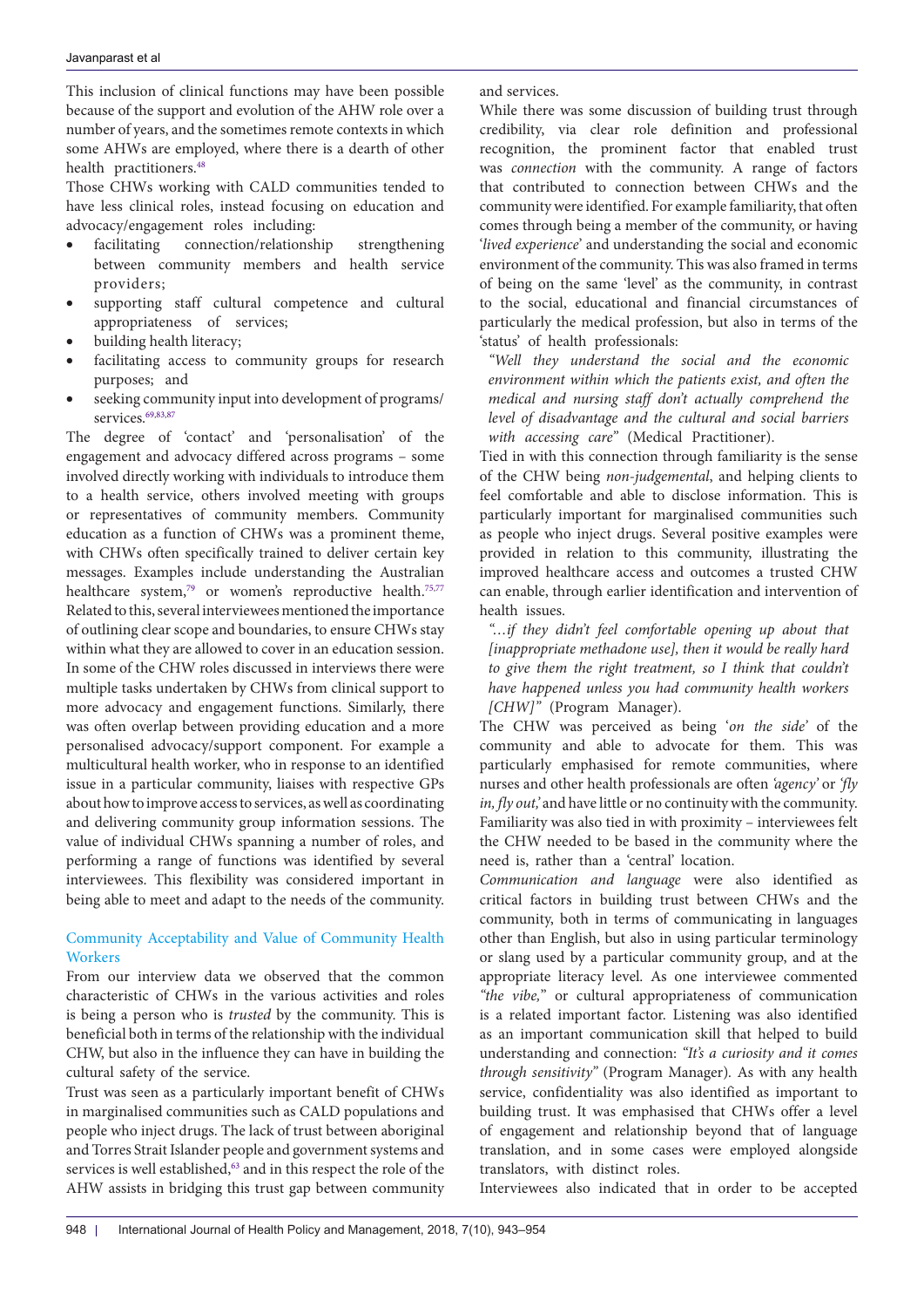by the community, the CHW needed to have the ability to understand how people define their own health, rather than having pre-determined ideas about what people need to be healthy. This notion relates to the earlier discussion of CHWs' role and purpose aligning with a social conception of health, rather than a 'medicalised,' service-oriented view of health. It was acknowledged that recruiting appropriate people is important in achieving trust in CHWs. There can be diverse ethnic and religious backgrounds within a particular community group, which can make it hard to find a CHW who is widely acceptable. One interviewee indicated that in these situations, an '*outsider*' may be more appropriate. Age and gender are also important considerations in terms of acceptability, for example there are restrictions in some aboriginal and Torres Strait Islander, and some CALD communities on discussing certain issues with members of the opposite sex or different generations.

*"Female health workers, which is the majority of them, often find the males won't talk to them because it's men's business. Again, that's a cultural issue that we need to understand when we're employing"* (Medical Practitioner).

Because of their community connection, trust, and ability to understand both 'sides' of the health service delivery relationship, CHWs can serve as a 'bridge' between the community and the health system. This linking function was well articulated by one interviewee:

*"So one of the main things that they do is they act as a sort of two-way cultural broker. They help clients understand about the health system, and they help us to understand about the cultural issues that are impacting on our clients"* (Program manager).

The individual support obtained from CHWs was also highlighted:

*"…being the go-between or the facilitator that makes the whole health experience a whole lot smoother"* (Nurse Practitioner). Providing this 'bridge' can help to facilitate access to information or services, contributing to positive health outcomes, for example improved knowledge about health behaviour, and a corresponding reduction in soft drink consumption as a result of community education by a CHW. Another example was increased utilisation of antenatal care by CALD women, facilitated by CHWs. There was also anecdotal evidence of lower emergency department presentations in an area where there is a primary health service with CHWs, for people who inject drugs. CHWs can also facilitate links between services/organisations to build cultural competency, foster collaboration and facilitate access across the health and social services system.

#### Training and Qualifications

In many countries, the training for CHWs has been seen as a predictor of successful implementation of CHW programs and the quality of services they provide<sup>[49](#page-10-17)</sup> with on-the-job training as the most common type of training in high-income countries.<sup>[54](#page-10-18),[88](#page-11-6)</sup> In Australia, unlike most other health professions, CHWs are not required to have formal qualifications or registration. Historically, CHWs have not had formal training, but some employers prefer a Certificate IV in

PHC, a vocational level of post-secondary education, below the level of a university degree. The interviewees frequently noted there is no national consistency or standardisation for CHW training. There were differing views in relation to the qualifications of CHWs. Even among interviewees with direct experience with CHWs, some felt that formal education/ qualifications could increase the capacity of CHWs, whereas others felt they were not necessary to the function of CHWs. In contrast, interviewees acknowledged that there are designated qualifications and formal, nationally credentialed registration for AHWs, who as a workforce group are better understood and recognised. This is largely due to the historical and wellestablished, strong and multiple roles AHWs play within aboriginal community controlled health services.<sup>[89](#page-11-7)</sup>

The lack of formal qualifications makes 'professional recognition' difficult. Health professionals' scope of practice is often determined by their qualifications, the lack of which adds to the uncertainty about CHWs' role. Interviewees acknowledged that formal qualifications are highly valued in society, especially in government departments, but this was felt to be less so for NGOs. Categories' of health workforce are often aligned with medical and technical aspects of health, rather than social and cultural, and as such CHWs are more difficult to categorise the relative lack of status possibly also reflects the disparate, hidden nature of the front-line work they do largely in marginalised, disadvantaged communities. While the National Aboriginal and Torres Strait Islander Health Worker Association encompasses AHWs, the absence of a broader CHW peer network or professional association, as exists for other health professionals, contributes to CHWs having significantly less power in the health system, compared with other workforce groups.

The challenge of striking the right balance between formality and informality of CHW workforce qualification and training pathways was well acknowledged from the interviews. While increasing the requirements on qualifications and registration of CHWs could improve their recognition and status, one interviewee felt that the requirement for formal training risks excluding people from communities experiencing disadvantage who have strong connection with their community, from becoming a CHW. If training is formalised, it must be readily accessible to such people, and the increasing accessibility of technical and vocational education courses for CALD people was acknowledged as aiding their recruitment.

*"…to have this role really formally recognised, we need to be qualified and accredited, but can that then exclude really good people?"* (Program Manager).

Interview data showed what could be described as an interconnected vicious cycle: the lack of awareness of CHWs contributes to a lack of demand for the role/workforce, and poor employment prospects. This contributes to a lack of training options/places where 'vocational' training delivery is increasingly delivered by private providers.

#### Funding and Sustainability

Funding constraints were seen to be a key limitation. Funding for CHWs comes from a range of sources, including Federal, State and local government, regional PHC organisations and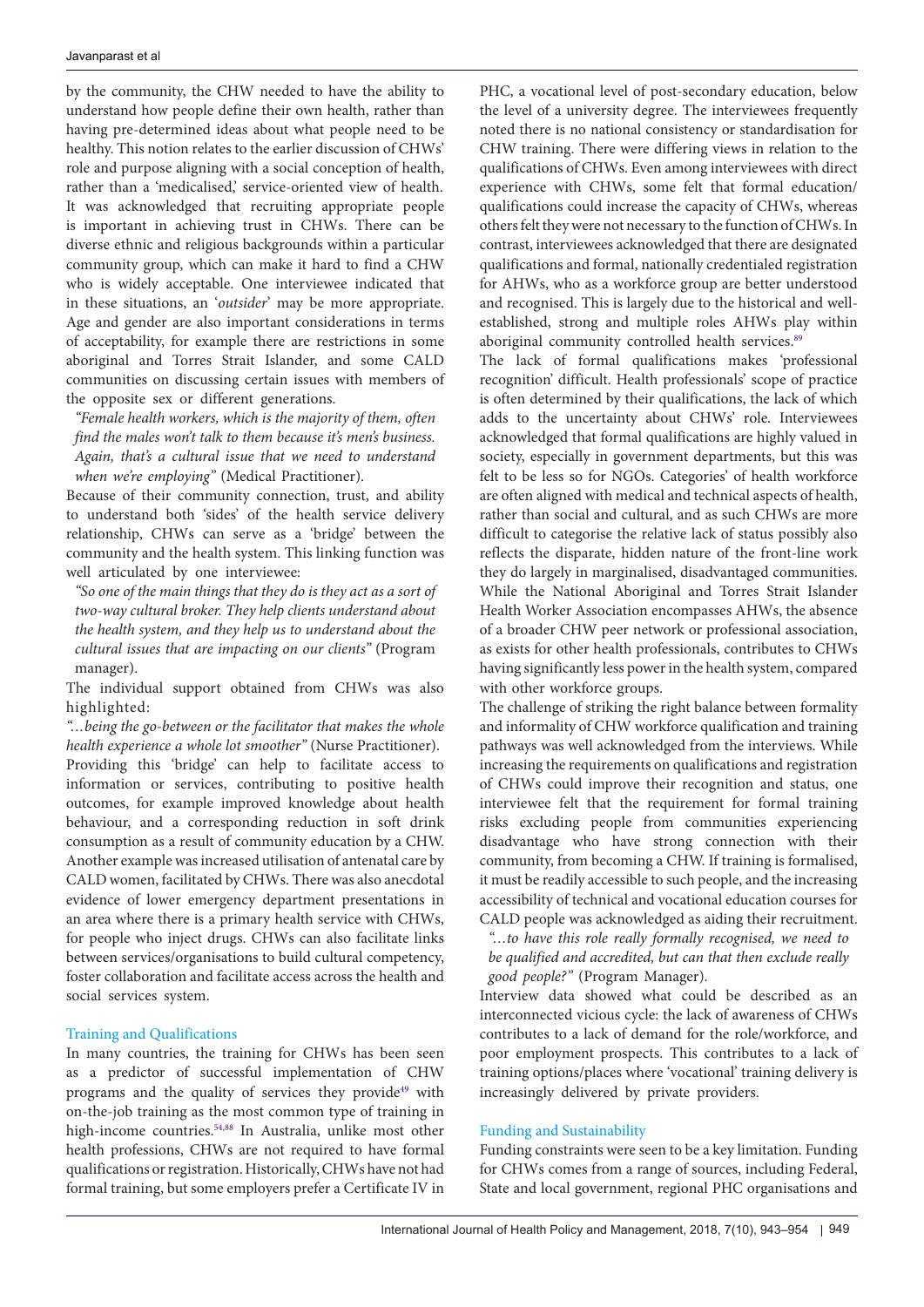non-government organisations. In some cases CHW roles are voluntary but most discussed in this study were paid positions. CHW services/programs are relatively insecurely funded, with contracts of one to three years, with on-going funding rare. The fact that CHWs usually work with communities facing disadvantage means there is unlikely to be a 'market' for these services to be provided on a private fee-for-service basis, and the role needs to be funded by public health services.

The insecure nature of funding was felt to impact on the sustainability of CHWs' role in that it had implications for retention of staff, and also contributed to a lack of trust in the health system due to the short term, 'project-ism' approach:

*"Well, our system itself doesn't allow us to really embed a program and get that sustainability, so therefore there's a lack of enthusiasm with anything new because they think, well, how long's this going to last. And you do get that - we've had this reform, we've changed this structure so many times, we start a project and then that finishes and then that service isn't available anymore"* (Program manager).

Sustainability is also greatly influenced by factors other than funding. Whether the role is understood and valued is critical, and related to this is the relative lack of 'status' of CHWs that comes with their lack of formal qualification.

*"I mean, there are some challenges in relation to the valuing of the role within [the government department of] health, and the lack of a clear classification/qualification and role within the team, because they're very easy to pick off"*  (Program manager).

One interviewee talked about the benefits of clearly articulating the CHW role and its value as this helped to maintain the role over a long period of time. From the perspective of another interviewee from government, without direct experience of working with CHWs, this lack of recognition and status was seen as a benefit, in that CHWs have relatively little power for lobbying for wages, advocacy and expansion of role scope, and competing with other health professions:

*"the minute you sort of give them a title, call them a particular thing, they start advocating for all sorts of things and the states and territories then get terribly, terribly nervous and then go, 'We can't afford to pay them that much money"*  (Policy-maker).

Consistent with this, the importance of having high level advocacy and being valued by decision makers were also seen as key determinants in the sustainability of CHW roles, and the vulnerability to the shifting priorities and foci of governments was acknowledged. It was felt that financial constraints limited the capacity for 'additional' aspects such as evaluation, as service delivery was a higher priority. This potentially leads to a vicious cycle, in that if a program is not well evaluated and its benefits clearly demonstrated, it is difficult to source ongoing funding for a group lacking power within the system. Interviewees noted that better evaluation of CHW programs would help to enhance their sustainability. In contrast to other examples of CHWs, AHWs seemed to have more recognition, funding allocation and program sustainability. This was largely due to the critical role that AHWs play in aboriginal health services.<sup>89</sup>

# Integration of Community Health Workers in the Health System

The integration of CHW programs into the nationwide PHC system through definition and recognition in healthcare planning was seen as crucial for improved effectiveness and sustainability[.90](#page-11-8) Recognition of the role of AHWs has been a key factor in their acceptance and integration within PHC multidisciplinary teams.<sup>89</sup> Interviewees widely acknowledged that acceptance of and respect for CHWs by other health service providers were key factors in ensuring their successful integration in the health system. As discussed previously, appreciating and valuing the CHW role by other health providers and stakeholders is closely tied in with factors such as professional recognition and credibility, as well as organisational culture supporting a broader social definition of health. Concerns were raised about the issues of competition, '*territory'* and perceived threat from CHWs by other providers, in particular nurses. This is because nurses' roles are potentially more at risk of being usurped by the less qualified, lower paid CHW. It may also be an issue of professional culture misalignment, with doctors and nurses generally having a background in a medical construct of health, whereas CHWs flourish best where health is understood in the context of its wider social determinants. Again*, clarity of role scope* emerges as a key issue, in terms of being seen as a mitigating factor against the risk of competition and 'turf' issues between providers. If the CHW role scope is clearly defined and articulated, this can minimise concerns from other providers about encroaching into their role scope, both within an organisation and between organisations in a region.

*"I think as long as you make it really clear the Multicultural Health Worker is not doing the doctor's role, is not doing the dietician's role, is not doing a physio's role - so we normally are quite cautious. So if we interact with any health services the first thing we do is that orientation to make sure that we are all clear who is doing what and how we can work together"* (Program Manager).

The importance of CHWs adhering to their scope in an education-focussed role, and not providing advice in the domain of another health professional was raised in relation to their acceptance by other health providers, both as a risk management consideration, and in terms of competition.

Some concerns were raised in the context of clinical aspects of CHWs' work, around the risks associated with 'delegating' tasks to an unqualified worker. There were some views that the Australian health system is risk-averse, and that some might see CHWs as too risky. However, these concerns are based on an approach to CHWs as lower qualified workers to whom tasks can be shifted, rather than recognising their wider value in connecting with communities.

A number of other factors were identified as being important enablers of CHWs in PHC, that are common to most jobs, including good communication and systems, good teamwork and management, and the CHW being empowered with the appropriate autonomy to perform their role to its full scope.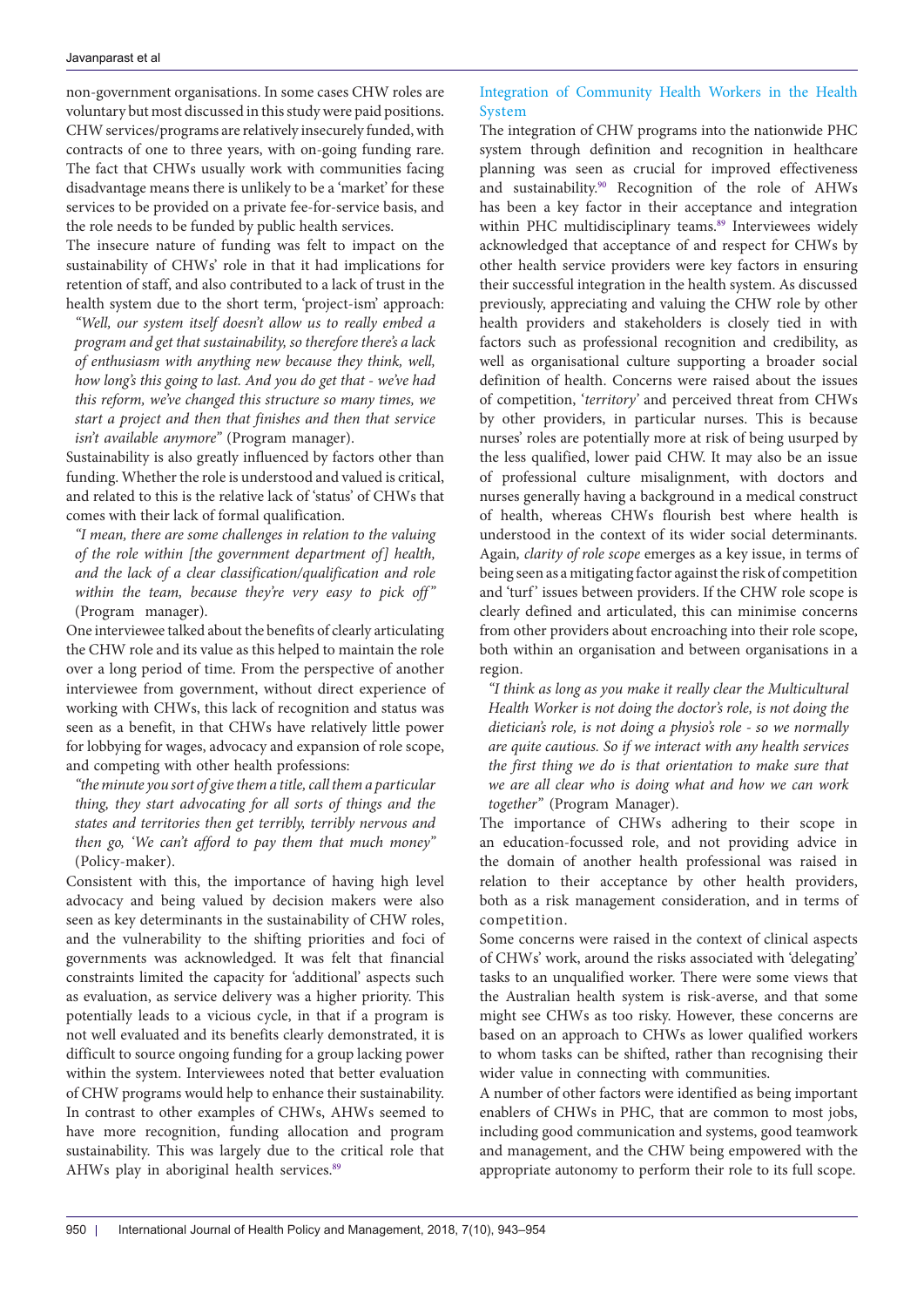### **Discussion**

This scoping study of CHWs in Australia is significant in being the first to provide an overall picture of existing CHWs in Australia, and to explore the main challenges that exist in the utilisation of CHWs as an effective health workforce strategy. This study indicates that the advances in the legislative, educational and research efforts that have been undertaken in the United States<sup>2,91</sup> and the positive results in the role that CHWs can play to address health needs of vulnerable population groups could also be relevant to Australia. The findings of this Australian CHW study, although limited in scope, provide some promising results about their potential contribution to improving healthcare access and equity for some population groups including Indigenous communities, people from CALD populations, and people suffering from complex health conditions such as drug addiction. This is also consistent with findings from other studies in high-income countries that suggested the need for 'better integration of CHW programs within the broader health system to enable their full potential to be realised.['23](#page-9-20)

The findings from this study shows that some key elements of CHW programs are highly relevant for disadvantaged groups of population in high-income countries. Trust, community connection, advocacy, and bridging communities to formal health systems are core to the value of CHWs and are critical in improving healthcare access and equity.<sup>82</sup> Despite the variety of terms used in Australia, CHW programs discussed in this study have had a common, valued purpose of facilitating access to health services and information for communities which are vulnerable and marginalised, by providing a trusted link that can help to bridge cultures and disadvantage. Examples of CHW programs in this study have revealed the potential contribution that CHWs can play in health education and social determinants of health which is partly due to their good understanding of the social conditions within which patients live.

Our findings align with the literature that suggests a CHW can perform a broad range of health-related functions and link communities to the health system. $^{54}\mathrm{A}$  review of organisational interventions to improve access to PHC for vulnerable population groups in high-income countries has identified CHW programs as a key strategy in facilitating integration of health and social services which is relevant to the Australian context[.92](#page-11-11) Another study reviewing international innovations for improving access to PHC for vulnerable populations found CHW interventions were an important strategy to address some dimensions of healthcare access including acceptability and appropriateness.<sup>93</sup> The findings from our study and also broader literature on CHWs in high-income countries especially the USA reveal that CHWs have the potential to play a critical role in closing access gaps in PHC.

There are, however, many challenges that high-income countries such as Australia face in the implementation of CHW interventions and their integration into the formal health system. There is no single definition for CHWs in Australia with no clarity on their role and scope of practice. The registration and formal training of AHWs in Australia is a good example of formalising a CHW program that is proven to be effective in improving aboriginal health outcomes. Improved career paths for AHWs and the organisational support they receive from the Community Controlled PHC service model could be a model for all CHWs in Australia.

Consistent with the literature from many high-income countries, studies that demonstrate the effectiveness of CHW programs are limited in Australia. While there were examples of favourable experiences from the perspective of those with first-hand knowledge of CHWs, low knowledge and awareness of CHWs, as well as lack of supporting evidence base in the literature hinder their wider adoption and integration. Robust evaluation of the outcomes and economic value of CHW models is required at the community, practice and policy level to underpin initiatives to support greater appreciation, utilisation and sustainability of CHWs in the Australian PHC workforce. As noted by Torres et al an 'empowerment model' is required to make CHWs more visible within the health system workforce.<sup>[94](#page-11-13)</sup> Policies with a focus on equity, and that recognise CHWs as vital partners in the health and human resources workforce will help to maximise their role in addressing health needs.[94](#page-11-13) Research and evaluations of CHWs need to also consider social benefits, improved community capacity, and equity gains as a result of CHW interventions[.23](#page-9-20) Our findings support the conclusions by Balcazar et al that 'given the range of roles played by CHWs and the broad range of settings and health issues in which they work, a singleminded focus on something like the cost-effectiveness of a narrowly defined CHW intervention will not provide usable and sufficient evidence to help shape policy and program planning.['91](#page-11-9)

The lack of evidence on effectiveness of CHWs creates a vicious cycle of poor knowledge on program effectiveness and health impacts, thus leading to the poor policy and financial priority given to CHWs in health policy, further leading to poor program implementation, research and evaluation. Without breaking this cycle, CHW programs will likely remain a low priority.

Our study had some limitations. While the study gives an indication of the types of roles CHWs perform, it should be interpreted with caution, and not considered a proportionally representative picture of the CHW landscape in Australia, given the paucity of literature. There may also be a publication bias, in terms of 'innovative' and experimental initiatives being over-represented in the literature, as opposed to the 'everyday' practice of these types of roles being less likely to be documented, particularly in the peer-reviewed literature. Furthermore, the scope of the study did not allow for community/clients perspectives on CHWs, which is crucial in understanding their contribution to community health.

#### **Conclusion**

With a stronger evidence base, and considered policy development, CHWs offer a promising opportunity to enhance equity of access to PHC for Australian communities who experience disadvantage and marginalisation, improve education and community development, and help to meet the challenges of workforce shortages, increasing healthcare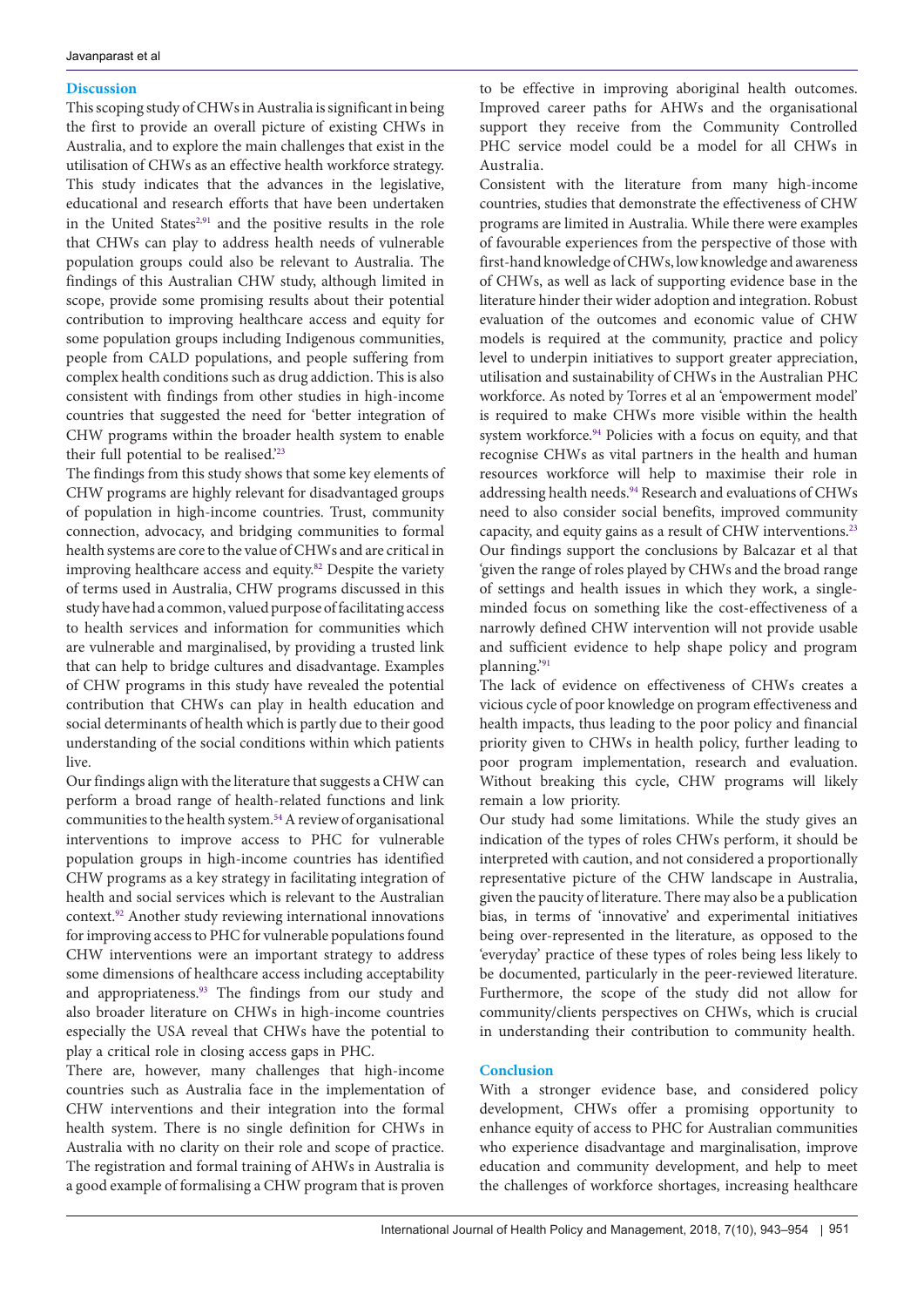demand, and burden of chronic and complex health conditions.

#### **Acknowledgmens**

The Australian scoping study was funded by the Flinders University Seeding Grant. We acknowledge the participation of those who accepted to be interviewed and gave their time and shared their experiences and views with us.

#### **Ethical issues**

Ethics approval was grant by the Flinders University Social and Behavioural Research Ethics Committee (SBREC).

#### **Competing interests**

Authors declare that they have no competing interests.

#### **Authors' contributions**

SJ, FB, and TF designed the study. AW collected and coded the data. All authors contributed to data interpretation and analysis. SJ and AW co-led the writing of the paper. All authors commented on drafts of the paper and approved the final draft for submission.

#### **References**

- 1. World Health Organization (WHO). *Strengthening the performance of community health workers in primary health care*. Geneva: WHO; 1989.
- <span id="page-9-0"></span>2. Perry HB, Zulliger R, Rogers MM. Community health workers in low- , middle-, and high-income countries: an overview of their history, recent evolution, and current effectiveness. *Annu Rev Public Health*. 2014;35:399-421. doi:[10.1146/annurev-publhealth-032013-182354](https://doi.org/10.1146/annurev-publhealth-032013-182354)
- 3. Javanparast S, Baum F, Labonte R, Sanders D. Community health workers' perspectives on their contribution to rural health and well-being in Iran. *Am J Public Health*. 2011;101(12):2287-2292. doi:[10.2105/ajph.2011.300355](https://doi.org/10.2105/ajph.2011.300355)
- <span id="page-9-1"></span>4. Rice-Marquez N, Baker TD, Fischer C. The Community Health Worker: Forty Years of Experience of an Integrated Primary Rural Health Care System in Brazil*. J Rural Health*. 1988;4(1):87-100. doi:[10.1111/j.1748-0361.1988.tb00304.x](https://doi.org/10.1111/j.1748-0361.1988.tb00304.x)
- <span id="page-9-2"></span>5. WHO. *Primary Health Care: report of the International Conference on Primary Health Care Alma-Ata, USSR*. Geneva: The World Health Organization, 1978.
- <span id="page-9-3"></span>6. World Health Organization (WHO). *Task shifting: rational redistribution of tasks among health workforce teams: global recommendations and guidelines*. Geneva: World Health Organization, 2008.
- <span id="page-9-4"></span>7. Lehmann U, Van Damme W, Barten F, Sanders D. Task shifting: the answer to the human resources crisis in Africa? *Hum Resour Health*. 2009;7:49. doi[:10.1186/1478-4491-7-49](https://doi.org/10.1186/1478-4491-7-49)
- <span id="page-9-5"></span>8. Whitehead M. The concepts and principles of equity and health. Int J Health Serv. 1992;22(3):429-445. doi:[10.2190/986l-lhq6-2vte-yrrn](https://doi.org/10.2190/986l-lhq6-2vte-yrrn)
- <span id="page-9-6"></span>9. Thiede M, Akweongo P, McIntyre D. Exploring the dimensions of access. In: McIntyre D, Mooney G, eds. *The Economics of Health Equity*. Cambridge: Cambridge University Press; 2007.
- <span id="page-9-7"></span>10. Necochea E, Badlani M, Bossemeyer D. Systematic Management of Human Resources for Health: An Introduction for Health Managers. The Johns Hopkins University; 2013.
- <span id="page-9-8"></span>11. World Health Organization (WHO). WHO Estimates of Health Personner: Physicians, Nurses, Midwives, Dentists, Pharmacists. Geneva: World Health Organization; 2004.
- <span id="page-9-9"></span>12. Australian Institute of Health and Wellbeing (AIHW). Australia's Health 2014. AIHW; 2014.
- <span id="page-9-10"></span>13. APHA. Recognition and support for community health workers' contributions to meeting our nations health care needs. Washington, DC: American Public Health Association; 2001.
- <span id="page-9-11"></span>Bureau of Labor Statistics. Occupational Employment Statistics. United States Department of Labor; 2012.
- <span id="page-9-12"></span>15. American Public Health Association (APHA). *Recognition and support for community health workers' contributions to meeting our nations health care needs*. Washington DC: APHA; 2001.
- <span id="page-9-13"></span>16. Bureau of Labor Statistics. Occupational Employment Statistics.

<span id="page-9-14"></span>USA: United States Department of Labor; 2012.

- 17. Davis TP Jr, Wetzel C, Hernandez Avilan E, et al. Reducing child global undernutrition at scale in Sofala Province, Mozambique, using Care Group Volunteers to communicate health messages to mothers. *Glob Health Sci Pract*. 2013;1(1):35-51. doi[:10.9745/](https://doi.org/10.9745/ghsp-d-12-00045) [ghsp-d-12-00045](https://doi.org/10.9745/ghsp-d-12-00045)
- <span id="page-9-15"></span>18. Hall J. Effective community-based interventions to improve exclusive breast feeding at four to six months in low- and low-middle-income countries: a systematic review of randomised controlled trials. *Midwifery*. 2011;27(4):497-502. doi:[10.1016/j.midw.2010.03.011](https://doi.org/10.1016/j.midw.2010.03.011)
- <span id="page-9-16"></span>19. Lassi ZS, Haider BA, Bhutta ZA. Community-based intervention packages for reducing maternal and neonatal morbidity and mortality and improving neonatal outcomes. *Cochrane Database Syst Rev.* 2010(11):Cd007754. doi:[10.1002/14651858.CD007754.](https://doi.org/10.1002/14651858.CD007754.pub2) [pub2](https://doi.org/10.1002/14651858.CD007754.pub2)
- <span id="page-9-17"></span>20. World Health Organization (WHO). *Task shifting : rational redistribution of tasks among health workforce teams : global recommendations and guidelines*. Geneva: World Health Organization; 2008.
- <span id="page-9-18"></span>21. Onwujekwe O, Dike N, Ojukwu J, et al. Consumers stated and revealed preferences for community health workers and other strategies for the provision of timely and appropriate treatment of malaria in southeast Nigeria. *Malar J.* 2006;5:117. doi[:10.1186/1475-](https://doi.org/10.1186/1475-2875-5-117) [2875-5-117](https://doi.org/10.1186/1475-2875-5-117)
- <span id="page-9-19"></span>22. World Health Organization (WHO). The cost-effectiveness of closeto-community health programmes: What do we know and where are the gaps? Global Health Workforce Alliance; 2015.
- <span id="page-9-20"></span>23. Najafizada SA, Bourgeault IL, Labonte R, Packer C, Torres S. Community health workers in Canada and other high-income countries: A scoping review and research gaps. *Can J Public Health*. 2015;106(3):e157-164. doi:[10.17269/cjph.106.4747](https://doi.org/10.17269/cjph.106.4747)
- <span id="page-9-21"></span>24. Andersen MR, Yasui Y, Meischke H, Kuniyuki A, Etzioni R, Urban N. The effectiveness of mammography promotion by volunteers in rural communities. *Am J Prev Med*. 2000;18(3):199-207.
- <span id="page-9-22"></span>25. Mock J, McPhee SJ, Nguyen T, et al. Effective lay health worker outreach and media-based education for promoting cervical cancer screening among Vietnamese American women. *Am J Public Health*. 2007;97(9):1693-1700. doi:[10.2105/ajph.2006.086470](https://doi.org/10.2105/ajph.2006.086470)
- <span id="page-9-23"></span>26. Perez LM, Martinez J. Community health workers: social justice and policy advocates for community health and well-being. *Am J Public Health*. 2008;98(1):11-14. doi[:10.2105/ajph.2006.100842](https://doi.org/10.2105/ajph.2006.100842)
- <span id="page-9-24"></span>27. Gary TL, Bone LR, Hill MN, et al. Randomized controlled trial of the effects of nurse case manager and community health worker interventions on risk factors for diabetes-related complications in urban African Americans. *Prev Med*. 2003;37(1):23-32.
- <span id="page-9-25"></span>28. Kangovi S, Mitra N, Grande D, et al. Patient-centered community health worker intervention to improve posthospital outcomes: a randomized clinical trial*. JAMA Intern Med*. 2014;174(4):535-543. doi:[10.1001/jamainternmed.2013.14327](https://doi.org/10.1001/jamainternmed.2013.14327)
- <span id="page-9-26"></span>29. Fedder DO, Chang RJ, Curry S, Nichols G. The effectiveness of a community health worker outreach program on healthcare utilization of west Baltimore City Medicaid patients with diabetes, with or without hypertension. *Ethn Dis*. 2003;13(1):22-27.
- <span id="page-9-27"></span>30. Whitley EM, Everhart RM, Wright RA. Measuring return on investment of outreach by community health workers. *J Health Care Poor Underserved*. 2006;17(1 Suppl):6-15. doi[:10.1353/](https://doi.org/10.1353/hpu.2006.0015) [hpu.2006.0015](https://doi.org/10.1353/hpu.2006.0015)
- <span id="page-9-28"></span>31. Walker DG, Jan S. How do we determine whether community health workers are cost-effective? Some core methodological issues. *J Community Health*. 2005;30(3):221-229.
- <span id="page-9-29"></span>32. Torres S, Spitzer DL, Labonte R, Amaratunga C, Andrew C. Community health workers in Canada: innovative approaches to health promotion outreach and community development among immigrant and refugee populations. *J Ambul Care Manage*. 2013;36(4):305-318. doi:[10.1097/JAC.0b013e3182a5480f](https://doi.org/10.1097/JAC.0b013e3182a5480f)
- <span id="page-9-30"></span>33. Torres S, Labonte R, Spitzer DL, Andrew C, Amaratunga C. Improving health equity: the promising role of community health workers in Canada. *Healthc Policy.* 2014;10(1):73-85.
- <span id="page-9-31"></span>34. AIHW. *The Health and Welfare of Australia's Aboriginal and Torres Strait Islander Peoples 2005*. Canberra: Australian Institute of Health and Welfare (AIHW) and Australian Bureau of Statistics (ABS); 2005.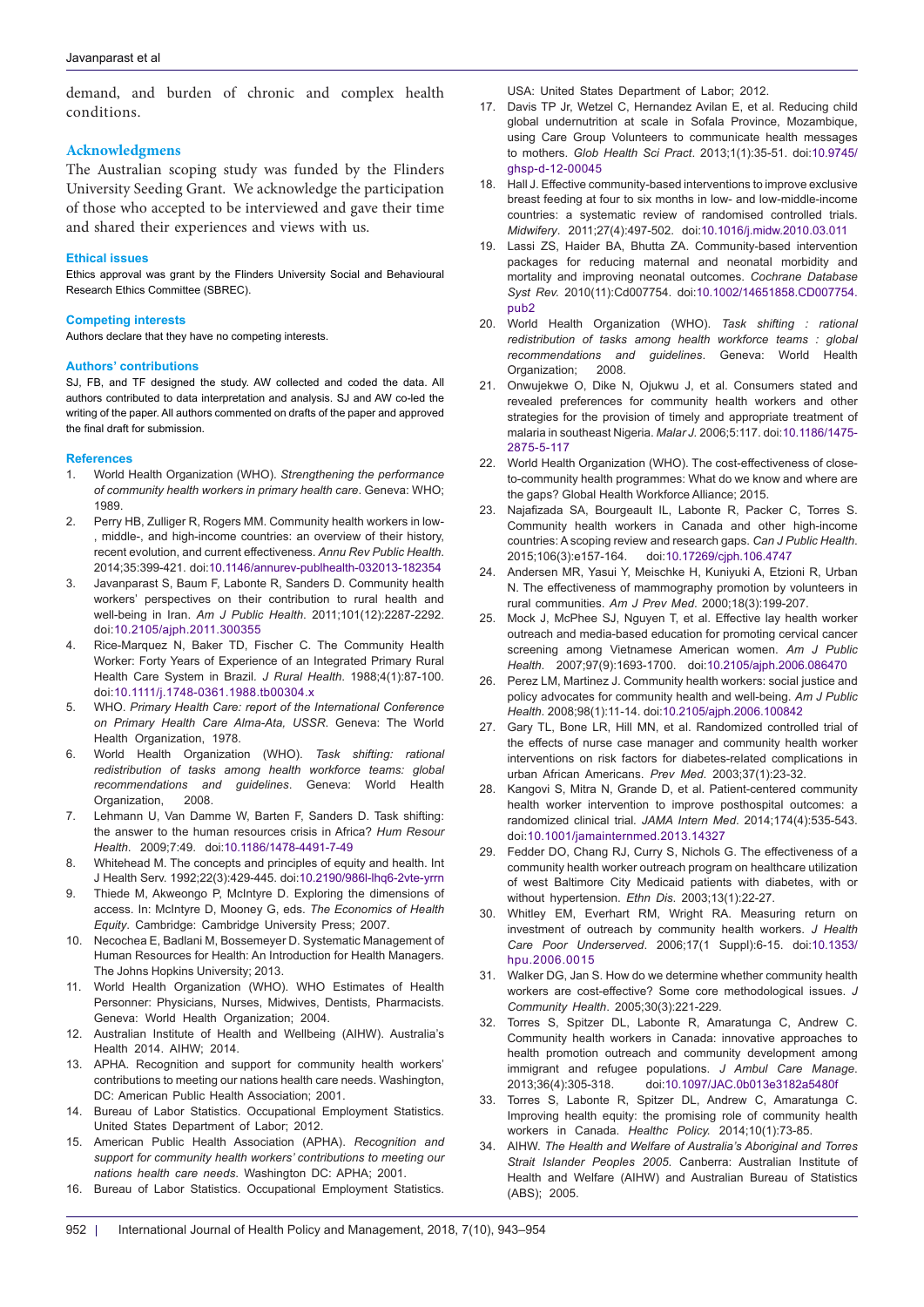- <span id="page-10-0"></span>35. Australian Bureau of Statistics (ABS). *Gender Indicators, Life expectancy*. Canberra: ABS; 2012.
- <span id="page-10-1"></span>36. National Aboriginal and Torres Strait Islander Health Council. National Strategic Framework for Aboriginal and Torres Strait Islander Health. Canberra, ACT: NATSIHC; 2003.
- <span id="page-10-2"></span>37. Echevarria A*. Towards Identifying and Accessing Small and Emerging Communities in the Northern Sydney Area: A Review of Literature*. Sydney: Multicultural Health Service, Northern Sydney Health; 2002.
- <span id="page-10-3"></span>38. Watson K, Young J, Barnes M. What constitutes 'support' for the role of the Aboriginal and Torres Strait Islander child health workforce? *Aust Health Rev.* 2013;37(1):112-116. doi[:10.1071/ah11079](https://doi.org/10.1071/ah11079)
- <span id="page-10-4"></span>39. Clifford A, Shakeshaft A. Evidence-based alcohol screening and brief intervention in Aboriginal Community Controlled Health Services: experiences of health-care providers. *Drug Alcohol Rev.*  2011;30(1):55-62. doi[:10.1111/j.1465-3362.2010.00192.x](https://doi.org/10.1111/j.1465-3362.2010.00192.x)
- <span id="page-10-5"></span>40. Biggs JS, Farrell L, Lawrence G, et al. Applying process mapping and analysis as a quality improvement strategy to increase the adoption of fruit, vegetable, and water breaks in Australian primary schools. *Health Promot Pract*. 2014;15:199-207.
- <span id="page-10-6"></span>41. Mitchell M, Hussey LM. The Aboriginal health worker. *Med J Aust*. 2006;184(10):529-530.
- <span id="page-10-7"></span>42. Rose M, Jackson Pulver LR. Aboriginal Health Workers: professional qualifications to match their health promotion roles. *Health Promot J Austr.* 2004;15(3):240-244. doi:[10.1071/HE04240](https://doi.org/10.1071/HE04240)
- <span id="page-10-8"></span>Bird M, Henderson C. Recognising and Enhancing the Role of Aboriginal and Torres Strait Islander Health Workers in General Practice. *Aborig Isl Health Work J.* 2005;29(3):32-34.
- <span id="page-10-9"></span>44. Moore L, Webb R, Abbott P, Zonka B. Cooking Classes for Diabetes: A Partnership between Daruk Aboriginal Medical Service and the Western Sydney Institute of TAFE. *Aborig Isl Health Work J*. 2006;30(6):11-13.
- <span id="page-10-10"></span>45. Thompson SC, Shahid S, Greville HS, Bessarab D. "A whispered sort of stuff": a community report on research around Aboriginal people's beliefs about cancer and experiences of cancer care in Western Australia. Perth: Cancer Council Western Australia; 2011.
- <span id="page-10-11"></span>46. Johanson R, Hill P. Indigenous health: A role for private general practice. *Aust Fam Physician.* 2011;40(1-2):16-19.
- <span id="page-10-12"></span>47. King M, King L, Willis E, Munt R, Semmens F. Issues that impact on Aboriginal health workers' and registered nurses' provision of diabetes health care in rural and remote health settings. *Aust J Rural Health.* 2013;21(6):306-312. doi[:10.1111/ajr.12062](https://doi.org/10.1111/ajr.12062)
- <span id="page-10-13"></span>48. King M, King L, Willis E, Munt R, Semmens F. The experiences of remote and rural Aboriginal Health Workers and registered nurses who undertook a postgraduate diabetes course to improve the health of Indigenous Australians. *Contemp Nurse*. 2012;42(1):107- 117. doi[:10.5172/conu.2012.42.1.107](https://doi.org/10.5172/conu.2012.42.1.107)
- <span id="page-10-17"></span>49. Browne J, D'Amico E, Thorpe S, Mitchell C. Feltman: evaluating the acceptability of a diabetes education tool for Aboriginal health workers. *Aust J Prim Health*. 2014;20(4):319-322. doi:[10.1071/](https://doi.org/10.1071/py14040) [py14040](https://doi.org/10.1071/py14040)
- 50. Si D, Bailie RS, Togni SJ, d'Abbs PH, Robinson GW. Aboriginal health workers and diabetes care in remote community health centres: a mixed method analysis. *Med J Aust.* 2006;185(1):40-45.
- 51. Segal L, Nguyen H, Schmidt B, Wenitong M, McDermott RA. Economic evaluation of Indigenous health worker management of poorly controlled type 2 diabetes in north Queensland. *Med J Aust*. 2016;204(5):1961e-1969.
- 52. Schmidt B, Campbell S, McDermott R. Community health workers as chronic care coordinators: evaluation of an Australian Indigenous primary health care program. *Aust N Z J Public Health.* 2016;40 Suppl 1:S107-114. doi:[10.1111/1753-6405.12480](https://doi.org/10.1111/1753-6405.12480)
- McDermott RA, Schmidt B, Preece C, et al. Community health workers improve diabetes care in remote Australian Indigenous communities: results of a pragmatic cluster randomized controlled trial. *BMC Health Serv Res*. 2015;15:68. doi:[10.1186/s12913-015-](https://doi.org/10.1186/s12913-015-0695-5) [0695-5](https://doi.org/10.1186/s12913-015-0695-5)
- <span id="page-10-18"></span>54. Abbott P, Gordon E, Davison J. Expanding roles of Aboriginal health workers in the primary care setting: seeking recognition. *Contemp Nurse*. 2008;27(2):157-164. doi:[10.5555/conu.2008.27.2.157](https://doi.org/10.5555/conu.2008.27.2.157)
- 55. Position Description: Primary Health Care Worker. Western NSW Local Health District; 2011.
- 56. Boughtwood D, Shanley C, Adams J, et al. The role of the bilingual/ bicultural worker in dementia education, support and care. *Dementia (London).* 2013;12(1):7-21. doi[:10.1177/1471301211416173](https://doi.org/10.1177/1471301211416173)
- 57. Roche AM, Duraisingam V, Trifonoff A, et al. Sharing stories: indigenous alcohol and other drug workers' well-being, stress and burnout. *Drug Alcohol Rev*. 2013;32(5):527-535. doi:[10.1111/](https://doi.org/10.1111/dar.12053) [dar.12053](https://doi.org/10.1111/dar.12053)
- 58. Ella S, Lee KK, Childs S, Conigrave KM. Who are the New South Wales Aboriginal drug and alcohol workforce? A first description. *Drug Alcohol Rev*. 2015;34(3):312-322. doi:[10.1111/dar.12199](https://doi.org/10.1111/dar.12199)
- 59. Allan J. Engaging primary health care workers in drug and alcohol and mental health interventions: challenges for service delivery in rural and remote Australia. *Aust J Prim Health*. 2010;16(4):311-318. doi[:10.1071/py10015](https://doi.org/10.1071/py10015)
- 60. D'Aprano A, Silburn S, Johnston V, Oberklaid F, Tayler C. Culturally Appropriate Training for Remote Australian Aboriginal Health Workers: Evaluation of an Early Child Development Training Intervention. *J Dev Behav Pediatr*. 2015;36(7):503-511. doi[:10.1097/](https://doi.org/10.1097/dbp.0000000000000200) [dbp.0000000000000200](https://doi.org/10.1097/dbp.0000000000000200)
- 61. Josif CM, Barclay L, Kruske S, Kildea S. 'No more strangers': Investigating the experiences of women, midwives and others during the establishment of a new model of maternity care for remote dwelling aboriginal women in northern Australia. *Midwifery*. 2014;30(3):317-323. doi[:10.1016/j.midw.2013.03.012](https://doi.org/10.1016/j.midw.2013.03.012)
- 62. Smith AC, Brown C, Bradford N, Caffery LJ, Perry C, Armfield NR. Monitoring ear health through a telemedicine-supported health screening service in Queensland. *J Telemed Telecare*. 2015;21(8):427-430. doi:[10.1177/1357633x15605407](https://doi.org/10.1177/1357633x15605407)
- <span id="page-10-16"></span>63. Queensland Government. Deadly Ears, Deadly Kids, Deadly Communities: 2009-13. Annual Report for 2011-12. Queensland Government; 2012.
- 64. Thompson M, Robertson J, Clough A. A review of the barriers preventing Indigenous Health Workers delivering tobacco interventions to their communities*. Aust N Z J Public Health*. 2011;35(1):47-53. doi:[10.1111/j.1753-6405.2010.00632.x](https://doi.org/10.1111/j.1753-6405.2010.00632.x)
- 65. Paasse G, Adams K. Working together as a catalyst for change: the development of a peer mentoring model for the prevention of chronic disease in Australian Indigenous communities. *Aust J Prim Health*. 2011;17(3):214-219. doi:[10.1071/py10016](https://doi.org/10.1071/py10016)
- 66. Walker D, Tennant M, Short SD. An exploration of the priority remote health personnel give to the development of the Indigenous Health Worker oral health role and why: unexpected findings. *Aust J Rural Health.* 2013;21(5):274-278. doi[:10.1111/ajr.12045](https://doi.org/10.1111/ajr.12045)
- 67. Walker D, Tennant M, Short SD. Listening to indigenous health workers:Helping to explain the disconnect between policy and practice in oral health role development in remote Australia. *Health Educ J*. 2011;70(4):400-406. doi:[10.1177/0017896911428368](https://doi.org/10.1177/0017896911428368)
- 68. Queensland Health. Crocodile smiles: Australian Indigenous Health InfoNet website. [https://healthinfonet.ecu.edu.au/learn/health](https://healthinfonet.ecu.edu.au/learn/health-topics/oral/programs-and-projects/?id=416&title=Crocod)[topics/oral/programs-and-projects/?id=416&title=Crocodile+smil](https://healthinfonet.ecu.edu.au/learn/health-topics/oral/programs-and-projects/?id=416&title=Crocod) [es+2.](https://healthinfonet.ecu.edu.au/learn/health-topics/oral/programs-and-projects/?id=416&title=Crocod) Published June 2008.
- <span id="page-10-14"></span>69. Job Advertisement: Multicultural Health Workers. South Eastern Sydney Local Health District; 2016.
- 70. Chronic disease and living well. Ethnic Communities Council of Queensland; 2016.
- 71. Poljski C. Diabetes prevention for immigrant and refugee women: Findings from the Diabetes Healthy Living Project. Melbourne: Multicultural Centre for Women's Health; 2010.
- 72. Catts S, O'Toole B, Neil A, et al. Best practice in early psychosis intervention for Australian indigenous communities: indigenous worker consultation and service model description. *Australas Psychiatry*. 2013;21(3):249-253. doi[:10.1177/1039856213480532](https://doi.org/10.1177/1039856213480532)
- 73. Vindigni D, Parkinson L, Walker B, Rivett DA, Blunden S, Perkins J. A community-based sports massage course for Aboriginal health workers. *Aust J Rural Health*. 2005;13(2):111-115. doi:[10.1111/](https://doi.org/10.1111/j.1440-1854.2005.00664.x) [j.1440-1854.2005.00664.x](https://doi.org/10.1111/j.1440-1854.2005.00664.x)
- 74. Queensland Health. Queensland Transcultural Mental Health Centre website. [https://metrosouth.health.qld.gov.au/qtmhc.](https://metrosouth.health.qld.gov.au/qtmhc) 2016.
- <span id="page-10-15"></span>75. Community Workshops Program. Multicultural Centre for Women's Health; 2016.
- 76. Multicultural HEAL (Healthy Eating Activity and Lifestyle) Program. South Western Sydney PHN; 2016.